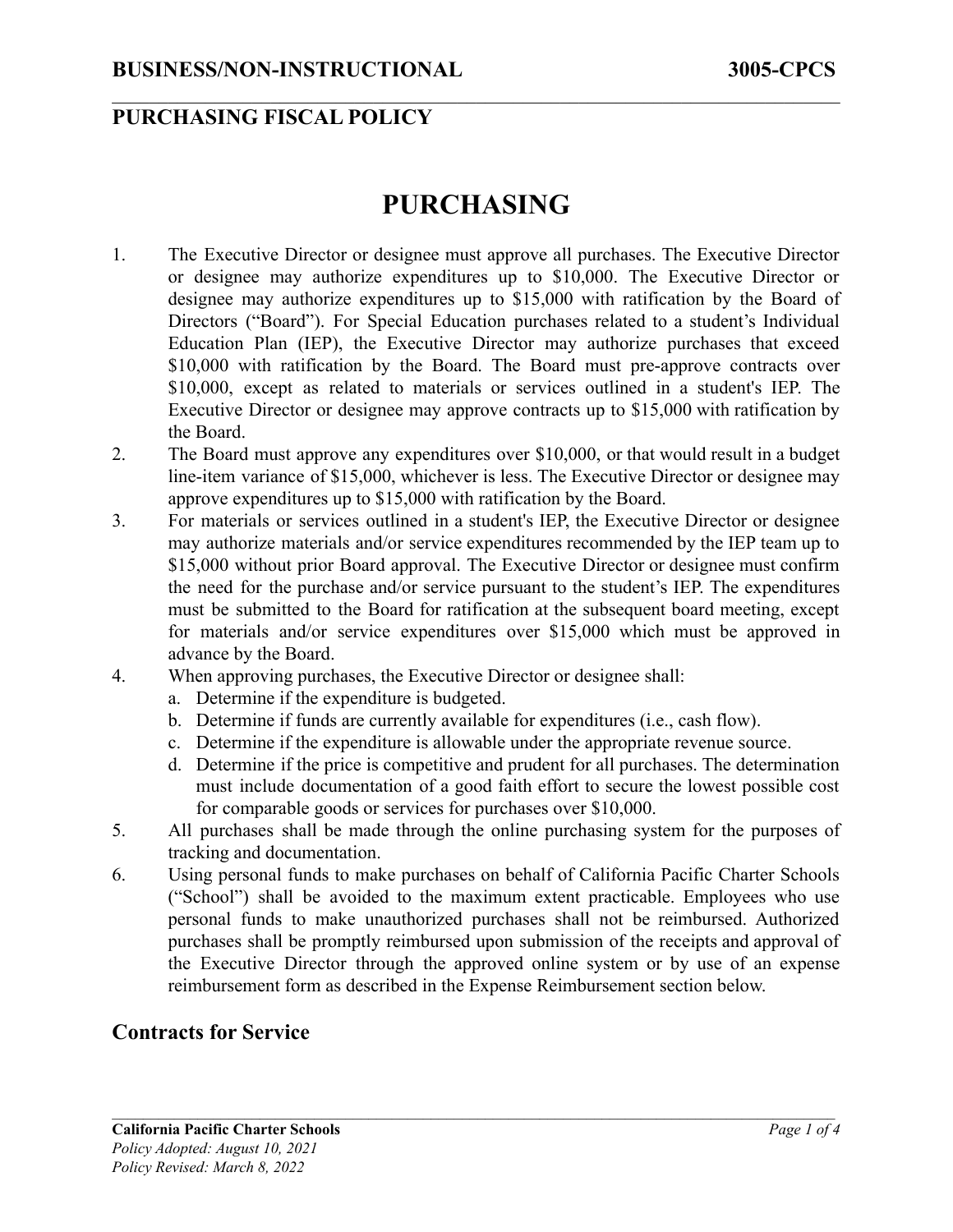### **PURCHASING FISCAL POLICY**

1. Consideration shall be taken of in-house capability and capacity to accomplish services before contracting for them for purchase orders (PO's) over \$10,000. Such contracts shall be for task-related services that will be performed at the direction of the School and its Board, which shall ultimately maintain decision-making authority for the School and such services.

 $\mathcal{L}_\mathcal{L} = \{ \mathcal{L}_\mathcal{L} = \{ \mathcal{L}_\mathcal{L} = \{ \mathcal{L}_\mathcal{L} = \{ \mathcal{L}_\mathcal{L} = \{ \mathcal{L}_\mathcal{L} = \{ \mathcal{L}_\mathcal{L} = \{ \mathcal{L}_\mathcal{L} = \{ \mathcal{L}_\mathcal{L} = \{ \mathcal{L}_\mathcal{L} = \{ \mathcal{L}_\mathcal{L} = \{ \mathcal{L}_\mathcal{L} = \{ \mathcal{L}_\mathcal{L} = \{ \mathcal{L}_\mathcal{L} = \{ \mathcal{L}_\mathcal{$ 

- 2. Written contracts clearly describing the scope of work to be performed shall be maintained for contract service providers over the \$10,000 threshold (e.g., consultants, independent contractors, subcontractors).
	- a. Contract service providers must show proof of being licensed and bonded, if applicable, and of having adequate liability and worker's compensation insurance currently in effect. Contract service providers may list the School as an additional insured, to the extent practicable.
	- b. Contract service providers who have contact with students shall be required to submit to fingerprinting requirements via LiveScan in order to comply with Education Code Section 45125.1.
	- c. Contract service providers who have frequent or prolonged contact with students shall be assessed and examined (if necessary) for tuberculosis prior to working with students.
- 3. Contracts that must be signed outside of the School's online purchase order system must be approved and signed by the Executive Director.
- 4. Contract service providers shall be paid in accordance with approved contracts after work is performed unless otherwise agreed upon in the contract.
- 5. The Board must approve all contracts over \$10,000.Contracts up to \$15,000 may be approved with ratification.
- 6. The School shall comply with the Political Reform Act, and Government Code Section 1090 et seq., as applicable when entering into any contract.

#### **Asset Inventory**

- 1. An asset is defined as all items, purchased with a value of \$1,000 or more and with a useful life of more than one year.
- 2. The School shall maintain an inventory or log of all assets. The log will include the original purchase price and date, a brief description, serial numbers(s), and any other pertinent information appropriate for documenting assets.
- 3. The School shall take a physical inventory of all assets before the end of each fiscal year, indicating the condition and location of the asset.
- 4. The Executive Director shall immediately be notified of all cases of theft, loss, damage, or destruction of assets.
- 5. The Executive Director shall prepare and submit to the Board written notification of plans for disposing of assets with a clear and complete description of the asset and the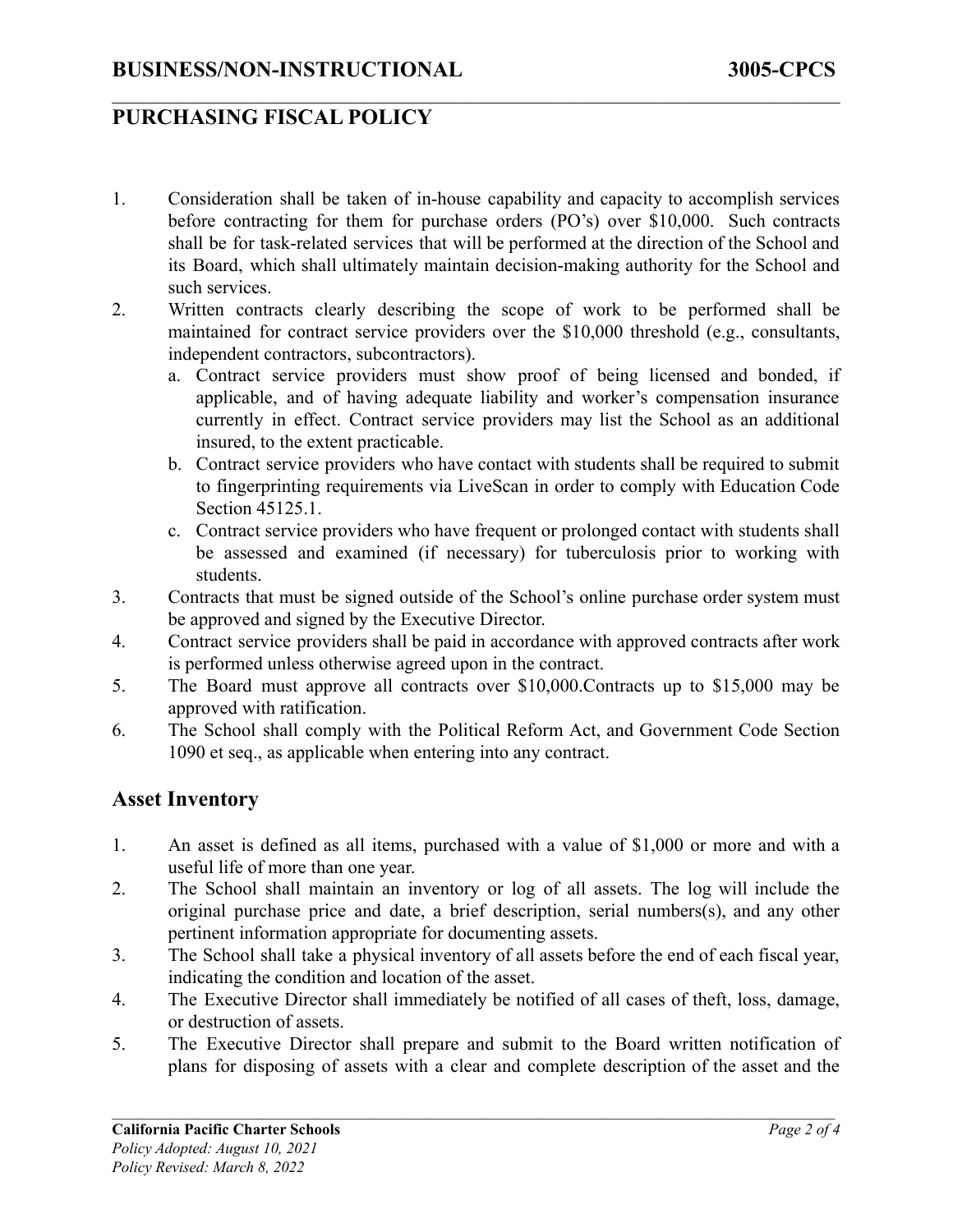#### **PURCHASING FISCAL POLICY**

date of disposal.

6. Surplus - Technology, devices, or office equipment will be logged on a surplus inventory list and submitted to the Board of Directors for authorization to discard upon expiration of warranty or when an item becomes damaged beyond repair or no longer useful to the school. Devices such as chromebooks may be discarded after two to three years and laptops may be discarded after four years or when no longer operating. Computers and peripheral equipment will be disposed of through an approved e-waste program. Items that are no longer of use to the school may be donated to other organizations as appropriate.

 $\mathcal{L}_\mathcal{L} = \{ \mathcal{L}_\mathcal{L} = \{ \mathcal{L}_\mathcal{L} = \{ \mathcal{L}_\mathcal{L} = \{ \mathcal{L}_\mathcal{L} = \{ \mathcal{L}_\mathcal{L} = \{ \mathcal{L}_\mathcal{L} = \{ \mathcal{L}_\mathcal{L} = \{ \mathcal{L}_\mathcal{L} = \{ \mathcal{L}_\mathcal{L} = \{ \mathcal{L}_\mathcal{L} = \{ \mathcal{L}_\mathcal{L} = \{ \mathcal{L}_\mathcal{L} = \{ \mathcal{L}_\mathcal{L} = \{ \mathcal{L}_\mathcal{$ 

#### **Fixed Asset Capitalization and Depreciation**

- 1. Asset purchases that cost \$5,000 or more and have a useful life of more than one year should be capitalized and depreciated.
- 2. There are two types of assets: depreciable assets, also known as capital assets (this includes land even though it is not depreciated); and assets the School tracks for inventory purposes but does not depreciate. All assets shall be purchased and, when applicable, registered in the name of the School and not the name of an individual.
- 3. Assets that should be depreciated include furniture, fixtures, buildings, building improvements, and equipment. The straight-line depreciation and amortization method shall be used. Alternative or accelerated depreciation methods may be used when considered necessary and if approved by the Assistant Director of Fiscal Services.
- 4. Any assets purchased that cost \$5,000 or more should be recorded in a depreciable fixed asset schedule. The depreciable fixed asset schedule should include the following information:
	- Name of the asset
	- Location of the asset
	- $\bullet$  Asset class (e.g., equipment)
	- Description
	- Serial number
	- Asset tag number
	- Date purchased and placed in service
	- Vendor purchased from
	- Original cost
	- Depreciation method
	- Estimated useful life
	- Accumulated depreciation